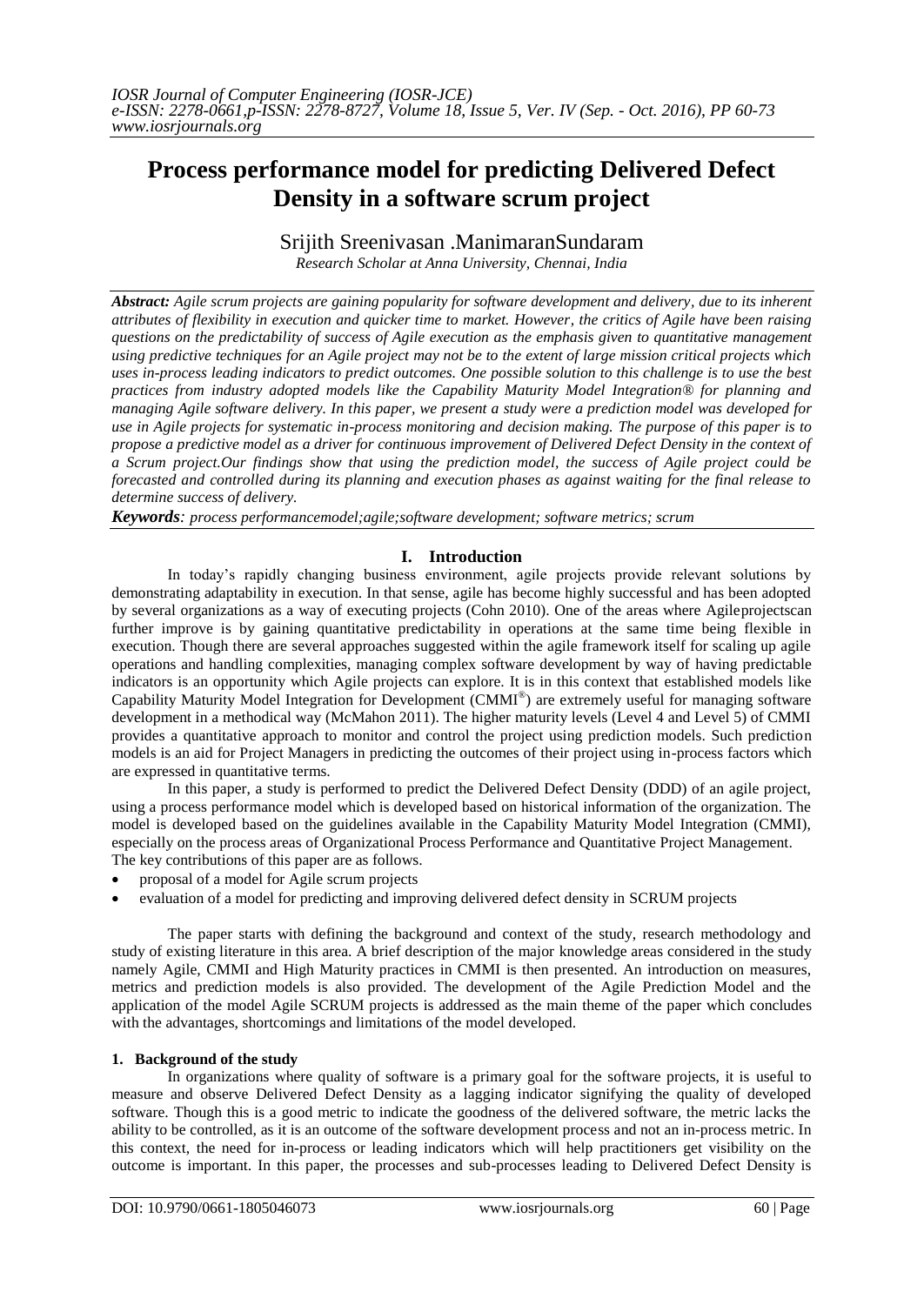studied to arrive at the in-process factors having an impact on the outcome metric. The study aims to develop a prediction model using these factors to predict the Delivered Defect Density.

# **II. Research Methodology**

Case study method is used as the methodology for this research. The reason for selecting this method for developing a prediction model is as per the points put forward by Runeson and Höst(2009). As per their study, software engineering research attempts to determine the development and maintenance of software done by software engineers and project managers.They concluded that research questions in software engineering are suitable for case study research, which is especially true for this study as well, since the factors considered includes people, process and technology aspects.

This study was done in the Global In-house Information Technology partner of a major multinational bank in Europe. This organization has development and maintenance projects done in the financial domain, many of which are critical in nature due to the requirements of stringent quality. Hence Delivered Defect Density is a critical measure used by the Project Managers of this organization to determine the quality of software developed and delivered.

Following are the major steps followed in this study.

- (i) Case study design:The research objective definition and execution of the case study was planned at this stage.
- (ii) Preparation for data collection: In this stage, steps for data collection was arrived at using a data collection plan.
- (iii) Collecting evidence: Data was collected based on the data collection plan.
- (iv) Analysis of collected data: Data was analyzed and modelled at this stage.
- (v) Reporting: Reporting of the results along with a demonstration of usage of the model in an actual project was done at this stage.

## **2.1 Research Questions**

The research questions considered for this study are:

RQ1: What are the processes and sub-process which have a relationship to Delivered Defect Density?

RQ2: What are the factors influencing Delivered Defect Density in this organization?

RQ3: What is the result of using prediction model for Delivered Defect Density in an Agile SCRUM project?

#### **2.2 Data collection and analysis procedures**

Data required for the study was collected from the previous projects executed in the organization. A data collection plan was developed for data collection and used for gathering data on the selected sub-process metrics. The operational definition of the metrics was done and used while collecting data to ensure consistency and correctness of the collected data.

Analysis of the data was performed using correlation and regression. Multiple Linear Regression technique was used for modelling and to arrive at the prediction equation.

# **2.3 Threats to validity**

The factors that may have an impact on the validity of this study are presented in this section. These factors are organized as Construct Validity, Internal Validity and External Validity.

#### **2.4 Construct Validity**

Though an operational definition exists for each of metrics that were collected, it can be subject to measurement errors. This is especially true since the base measures are collected by Project Managers based on their understanding of the measure. This risk was alleviated by training all Project Managers in data collection and providing an overview on the operational definition of the metric and its intent.

#### **2.5 Internal Validity**

The approach used for this study relies on the causal relationship of the factors to Delivered Defect Density. And such relationship is proved using data empirically. However, there could be other factors also, some of which are non-controllable in nature, which could have an impact on the dependent variable used. This threat was overcome by determining the regression co-efficient, R-sq adj. In this study, the R-sqadj value of the equation was around 91%, indicating that 91% of the variation of the outcome can be explained by the factors considered for the study.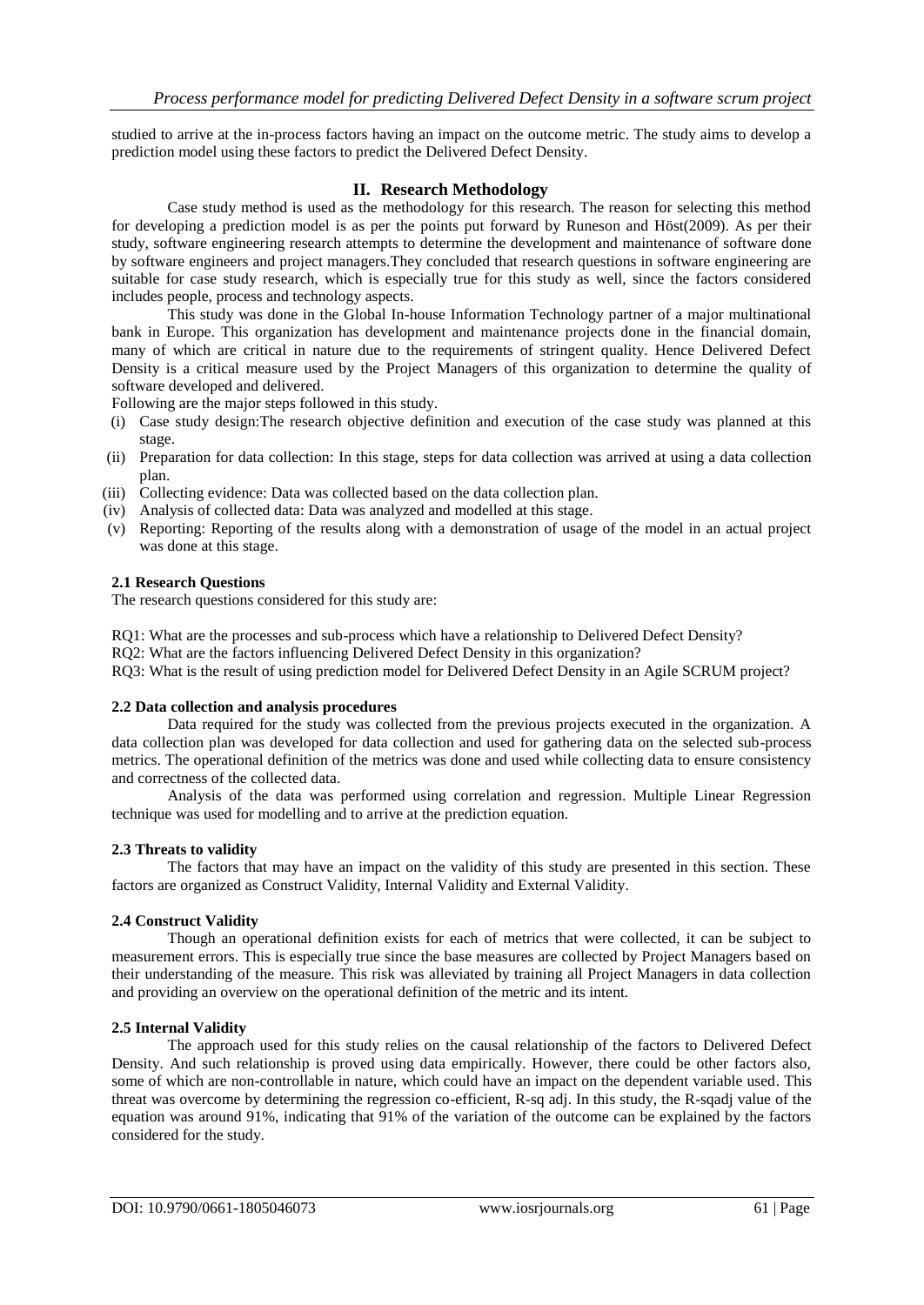# **2.6 External Validity**

This study is performed using the data collected from one organization only. The nature and context of this organization can have an impact on the output of this study. However, it was determined that the process followed in this organization is the standard Agile SCRUM execution process without much deviation and tailoring. The organization is also appraised at the Maturity Level 5 of the CMMIfor Development model, indicating that it is benchmarked among the other major Software Development organizations in the Industry. Hence it was determined that this organization can be a typical research specimen where a study on the applicability of Agile and application of CMMI High Maturity prediction model could be carried out.

# **III. Review of existing literature**

In this section, the related work in this field and research gap is addressed. The context of this study with respect to the knowledge gap is briefly addressed.

#### **3.1 Related work**

Abrahamsson et al (2007) studied the effort prediction in iterative software development. Their objective was to arrive at a more accurate method of effort estimation in the eXtreme Programming environment, where traditional methods of estimation may not be very accurate. They proposed an incremental model that can be developed without entirely depending on historic data.

Prediction of software defects in various lifecycle models including iterative development is discussed by Fenton et al (2007). They used Bayesian Network to study about software project as a whole and the balance between time, resources and quality. They studied that the factors used for prediction of outcomes in iterative lifecycle, covering both the assessment of process quality and the product quality.

Hearty et al (2009) developed a model for predicting project velocity in eXtreme Programming using Bayesian Belief Network model. The model was validated in an industrial context by the researchers and could demonstrate results. The outcome of their model was the level of functionality delivered over time, which was predicted using factors from early lifecycle stages and knowledge about the presence of an onsite customer. This model used the data from early stages of a project to refine the predictive results in later stages.

A study of software metrics for assessing the phases of an Agile project was done by Concas et al (2012). They modelled the agile software development practices using Java by considering the various agile practices to the outcome of object oriented metrics. Their conclusion was that "good" agile practices are related to "better" values of the object oriented metrics.Eg: when agile practices such as pair programming, test driven development and refactoring are used, the quality metrics shows improvement; when these practices are discontinued, the metrics shows significant worsening. They used case study method for analysis and conclusion.

Li and Leung (2014) developed a prediction model to study the error proneness of agile object oriented system using Bayesian techniques. They proposed Bayesian Network as a technique to predict fault proneness compared to other modelling techniques using study of static metrics. As per their study, Bayesian Networks yielded better predictability when compared to Logistic Regression and Naïve Bayes.

Singh and Verma (2014) developed a fault prediction model using cluster based classification. They argued that using a cluster based approach increases the probability of defect detection which results in more reliable and test effective software. They demonstrated an 83% probability of detection compared with standard methods of defect prediction.

The performance of defect prediction in rapidly evolving software was studied by Cavezza et al (2015). The prediction accuracy on whether or not an attempted commit is going to introduce a bug was studied in a high commit frequency context, depicting rapid evolution of software. They concluded that a dynamic approach to prediction works better than a static prediction model for evolving software. Their study proved useful in development scenarios having shorter release cycles and higher code variability.

A generalized software reliability model for predicting release time for open source software was proposed by Washizaki et al (2015). They recognized that though there is sufficient reliability in Agile owing to shorter release cycles and incremental development, there is a significant challenge on predicting the release date of target software. The model was developed using an ito-type stochastic differential equation extended from nonlinear differential equation. They also evaluated the prediction accuracy using Error Rate, as a function of Predicted and Actual release day. The study reported Error Rates which are very less, hence proving the accuracy of prediction.

#### **3.2 Research Gap**

Though there are similar papers which studied the prediction models in Agile as explained in the previous section, a study on predicting Delivered Defect Density using process performance model concept of CMMI in an Agile SCRUM project is not performed and published. The factors considered for the prediction of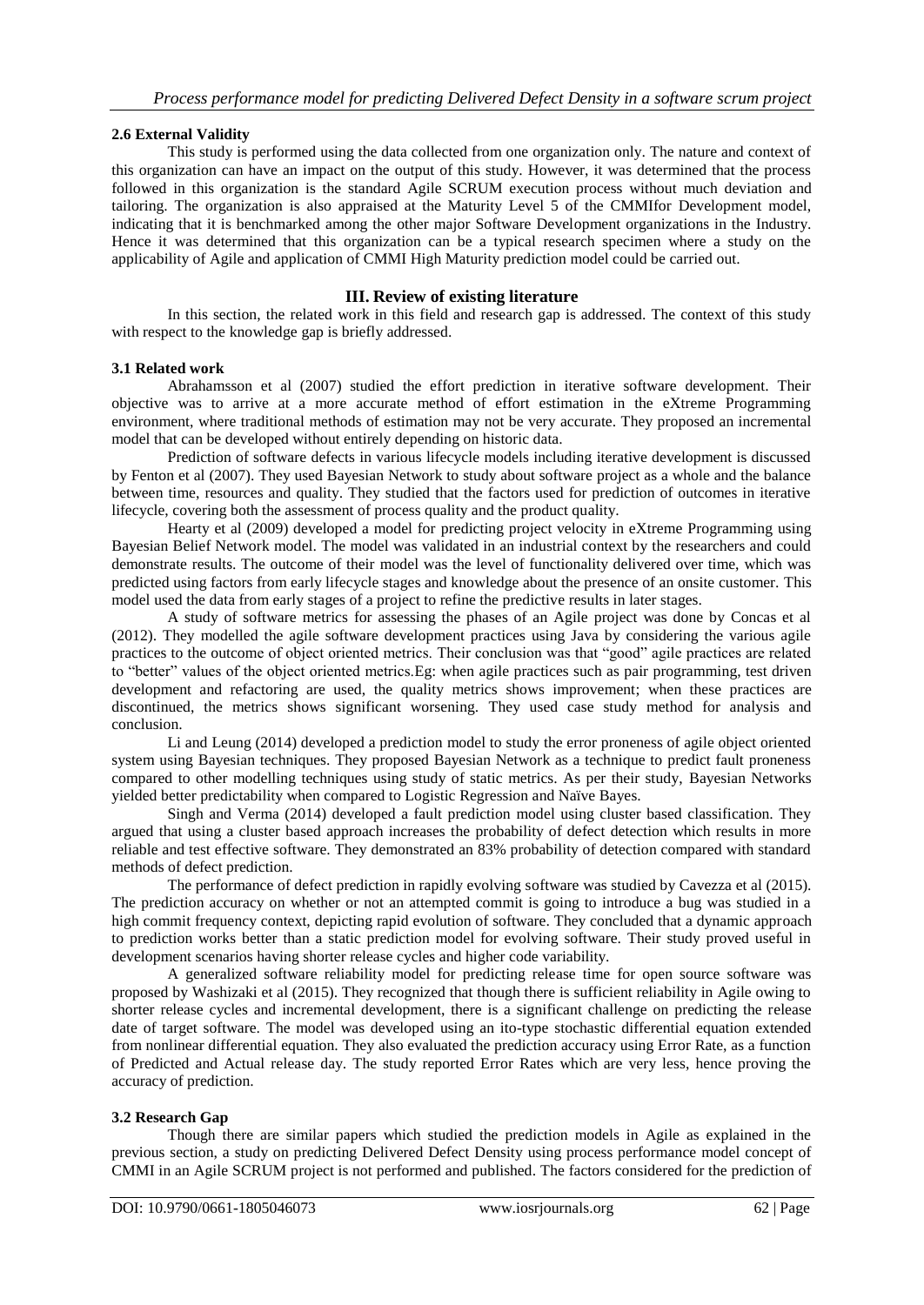Delivered Defect Density, as a combination is not considered for prediction of outcome for agile software development projects. The scope of this study is limited to this area and is very specific in developing such model and determiningits usage in an actual industrial project.

# **IV. Agile Software Development**

The word "agile" means ability to move quickly and easily. Agile found its place in Software development when traditional approaches for software development failed to find answers to some of the most pertinent challenges regarding software development such asSalo et al (2007):

- Lack of ability to handle changes effectively,
- Lack of ability to handle uncertainties,
- Lack of visibility on the working software till the end of software development.

Agile understands and recognizes that Software development is a human intensive activity, which can only be considered as an overall progression of activities to achieve an ultimate goal (Sutherland 2013). The four guiding principles of Agile are the following, which are commonly referred to as the agile manifesto.

- Individuals and interactions over processes and tools
- Working software over comprehensive documentation
- Customer collaboration over contract negotiation
- Responding to change over following a plan

One of the most popular approaches in Agile is the SCRUM methodology. SCRUM is not just a process or a technique, rather it is a framework within which various processes and techniques can be used for building working software. The SCRUM is an iterative and incremental framework for software development which structures development in cycles called Sprints which are time-boxed. This means that they end on a specific date whether or not the work is completed. The sprints are executed by people who have got a definite role to play. Some of the expected roles in Scrum are the Scrum Master, Product Owner and the Scrum Team.

The input for Scrum team is the product backlog which is a list of items or features for the Software to be developed. This list which is prioritized by Product Owner according to business importance, are broken down into small chunks of work by the Scrum team, further to which each of the team member signs up for their work. Sprints are executed in this fashion for the defined time boxes. During sprint execution, every day the team does a Scrum meeting in which the following three questions are answered.

- What did I accomplish yesterday,
- What will I be working on today,
- Are there any obstacles on my way

At the end of the sprint, two meetings are conducted called the Sprint Review meeting and Sprint retrospective meeting. In Sprint review meeting, the completed work is demonstrated to relevant stakeholders. In Spring Retrospective meeting the team inspects their completed sprint and adapts their performance for future sprints. The Scrum project gets completed, once all the planned sprints are executed.

Cohen and Costa (2003) observed that agile methods are actually a collection of different techniques (or practices) that share the same values and basic principles of traditional development. It is the focus and values behind agile methods that differentiate them from moretraditional methods. The application of agile methods with CMMI is studied by Silva et al (2015). They noted that agile methodologies have been used by companies to reduce their efforts to reach levels 2 and 3 of CMMI, and even to obtain level 5. They observed benefits such as improvements in organizational aspect, greater team and customer satisfaction, further integration, cost reduction, process assimilation, increasing productivity and reducing defects in their study. They argued that the feasibility of using CMMI together with the agile development is manifested on both sides.

# **The Capability Maturity Model Integration®**

CMMI, which is published by the Software Engineering Institute, part of Carnegie Mellon University provides a landscape for Organizations to move through a progressive and well defined plateaus known as Maturity levels. The model is a collection of best practices Organized systematically into knowledge groups known as Process Areas. Each maturity level with the exception of Maturity level 1 has many Process Areas which needs to be complied with for attaining the Maturity Level (CMMI Product Team2010).

Level 1 of the CMMI model is an ad-hoc level where there are no processes established. Success of projects in a Level 1 organization largely depends on individual heroics, but is not predictable and sustainable. Maturity Level 2 of CMMI, otherwise known as Managed level is one in which basic Project Management processes are in place. Measurements are done at defined intervals and used for in-process course correction. In Maturity Level 3 of the model, a standard way of executing projects is established across the Organization. In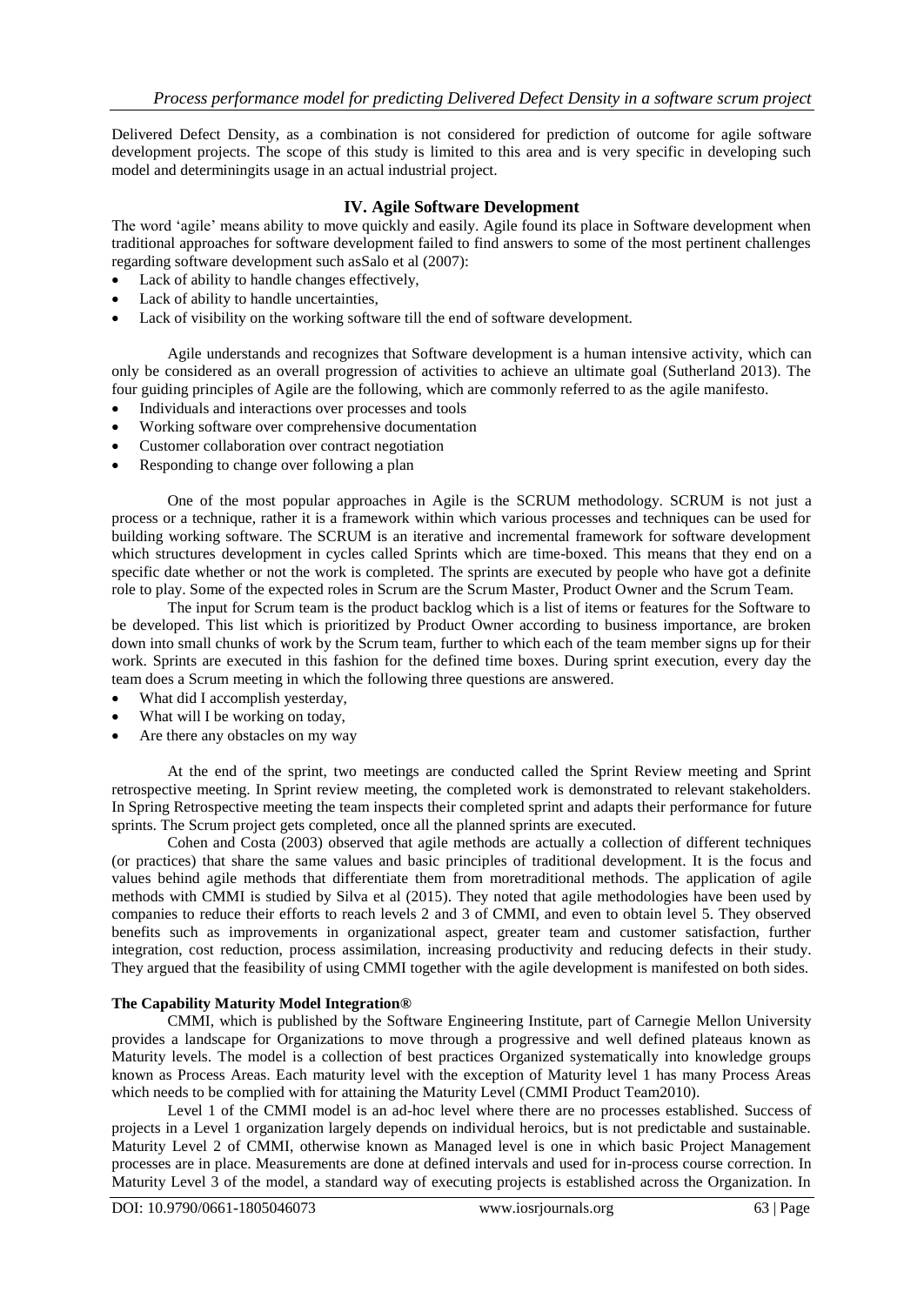this level, the Organization is more proactive and Engineering processes protected by solid project management are effectively implemented. Level 4 of CMMI is also known as quantitatively managed level, indicating that the focus of Organization at this level is quantitative and statistical thinking. Achieving the goals of projects and in turn that of the organization are done through usage of quantitative process performance models, commonly known as Prediction Models. Maturity Level 5 is an Optimizing level in which the focus shifts to constant improvements and innovations directed towards business goals of the Organization. Improvement of the process is inherently part of everybody"s role in the process, resulting in a cycle of continual improvement.

There are two representations in CMMI namely staged and continuous. The staged representation enables organizations to achieve maturity levels, whereas continuous representation enables organizations to achieve capability levels. In staged representation, organizations are expected to follow an evolutionary approach to process improvement, moving through each level incrementally. In continuous representation, organizations can select which process areas to improve upon, and decide to which capability level this improvement has to be done. For the purpose of this study, the staged representation of CMMI is considered, as the study is focused on some of the requirements of maturity levels 4 and 5, which corresponds to the staged representation. A brief expectation of maturity levels 4 and 5 of the staged representation is explained in the following section.

# **High Maturity practices in CMMI**

The practices in Level 4 and 5 of CMMI model are commonly referred to as High Maturity practices. There is a reason for combining these two levels and using a single word to signify its commonality. Primarily, the practices of the four Process Areas in these two maturity levels are highly inter-related which makes it logical for Organizations to implement them in unison. Secondly, the maturity level 4 and 5 of the model when implemented consistently, results in a system of prediction, causal analysis and continuous improvement which has to operate seamlessly to obtain desired results. In a High Maturity system, organizations are expected to periodically review business objectives and maintain quality and process performance objectives in accordance with the business objectives. Statistical and other quantitative techniques (including process performance baselines and models) are used to understand process performance and target areas for improvement that would enable achievement of the objectives (CMMI Product team2010).

There are four process areas in maturity levels 4 and 5 together. These are Organizational Process Performance, Quantitative Project Management, Causal Analysis and Resolution and Organizational Performance Management. The purpose of Organizational Process Performance (OPP) is to define an environment for establishing quantitative practices in the organization. The key concepts of this process area are Process Performance Baselines and Process Performance Models. The purpose of Quantitative Project Management (QPM) process area is to define quantitative goals at a project level and to manage projects quantitatively using models and baselines. The Causal Analysis and Resolution (CAR) process area helps the organization to identify the causes of defects, problems and surprise positive outcomes and to initiate corrective actions on the identified causes. The Organizational Performance Management (OPM) process area defines requirements to identify incremental and innovative improvements focused on the business objectives of the organization.

When the requirements of these four process areas are implemented in an organization, the result is a quantitative environment where organizations and projects strive for continuous improvement through the usage of quantitative information for baselining, predictive modelling and usage of prediction models for in-process control of project execution.

The quest for agile teams in achieving CMMI Maturity Level 5 is studied by Cohan and Glazer (2009). Sutherland and Jakobsen (2008) studied the combined use of Scrum and CMMI. They observed that CMMI and Scrum can be successfully mixed. The mix results in significantly improved performance while maintaining compliance to CMMI Level 5 as compared to performance with either CMMI or Scrum alone.

#### **Need for measures, metrics and prediction models**

A good quality management system provides warning signs to Project Managers early in the lifecycle of the project and not only towards the end. For this to happen, it is essential to predict outcomes using certain factors during the development phase of the project, so that controlling these factors during project execution will ensure that the final outcome of software development is successful. If these predictions can be made early in the lifecycle, then there is opportunity for Project Managers to make real time decisions which will help in suitable course corrections (Kan2003).

One of the basic problems of software industry is not being able to make a realistic commitment on the effort, schedule and quality of a software project or product (Jalote2005). A probable reason for this is because of the inability of estimation and forecasting techniques to accurately capture the complexities during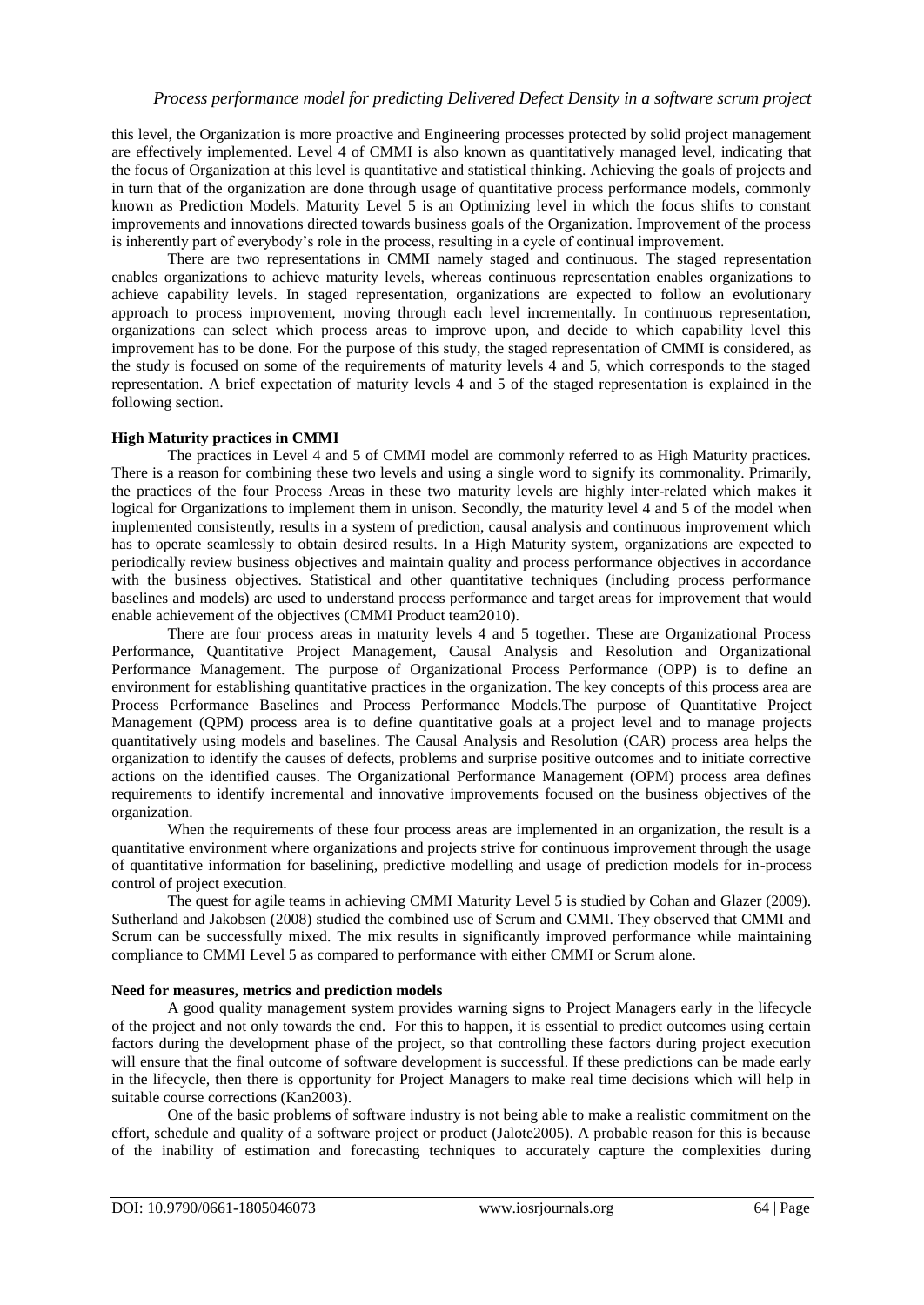development processes. Moreover, the lack of reliable past data and metrics leads to poor quality estimates. This results in unreasonable expectations, failed commitments and thereby customer and team dissatisfaction.

Measurements and Metrics contribute in determining the range of expected results that can be achieved by following organization"s standard processes. The process capability thus achieved is used by software projects to establish and revise their process performance goals and to analyze the performance of the projects" defined software processes. They also represent the health of a project with respect to the organization"s standards.

Major objectives of the metrics are as follows: (Fenton 1997)

- To understand the quality of the product better
- To determine the effectiveness of the software process
- To improve the estimation quality
- To initiate timely corrective actions based on prediction of efforts, schedule and quality

Metrics can be broadly classified as leading and lagging indicators (Regan 2002). Lagging indicators signify the outcome of a process, whereas leading indicators helps in in-process control of the process, which will in-turn influence the outcome. Such an approach of using leading indicators to control and predict lagging indicators is achieved through prediction models.

The usefulness of a model depends on the accuracy of its results. One the determinants of quality of a model is its empirical validity (Kan2003). Empirical validity refers to the situations in which the predictive validity and usefulness of the model is supported by organizational empirical data. The empirical validity will vary drastically across organizations, lifecycle methods and types of projects. Hence it is important for an organization to develop models based on historical data derived from its historical projects.Inorder to test the usefulness of the model proposed, it was validated with an actual industrial project.

The following sections of this paper explains how a prediction model was developed using historical data of an Organization for Agile projects and how it was used in a project to make useful decisions for midcourse corrections and Quantitative Project Management.

## **V. Development of Agile prediction model**

Process performance models or prediction models are used to estimate or predict the value of a process performance outcome from the current and historical values of process and product measurements. These process performance models typically use process and product measurement data collected throughout the lifecycle of the project to predict the probability of achieving objectives that otherwise cannot be measured until later in the project's life. The approach which we followed for developing a prediction model consisted of below steps.

- (i) High level process mapping of Agile project execution
- (ii) Development of Metrics Architecture
- (iii) Characterization of processes and sub-processes
- (iv) Determination of logical relationship of factors
- (v) Operational Definition of metrics
- (vi) Statistical validation of relationship
- (vii) Conversion to probabilistic model

# **5.1 High level process mapping of agile project execution**

The first activity performed to develop a model was to depict the execution of agile process using a Process map as shown below. Such a process map helped in identifying the processes and sub-processes involved in the agile project. Knowledge of the processes and sub-processes was used to identify the influencing factors at a sub-process level, which will have an impact on the goals of the project.



**Fig 1** Process and sub-processes of Agile project execution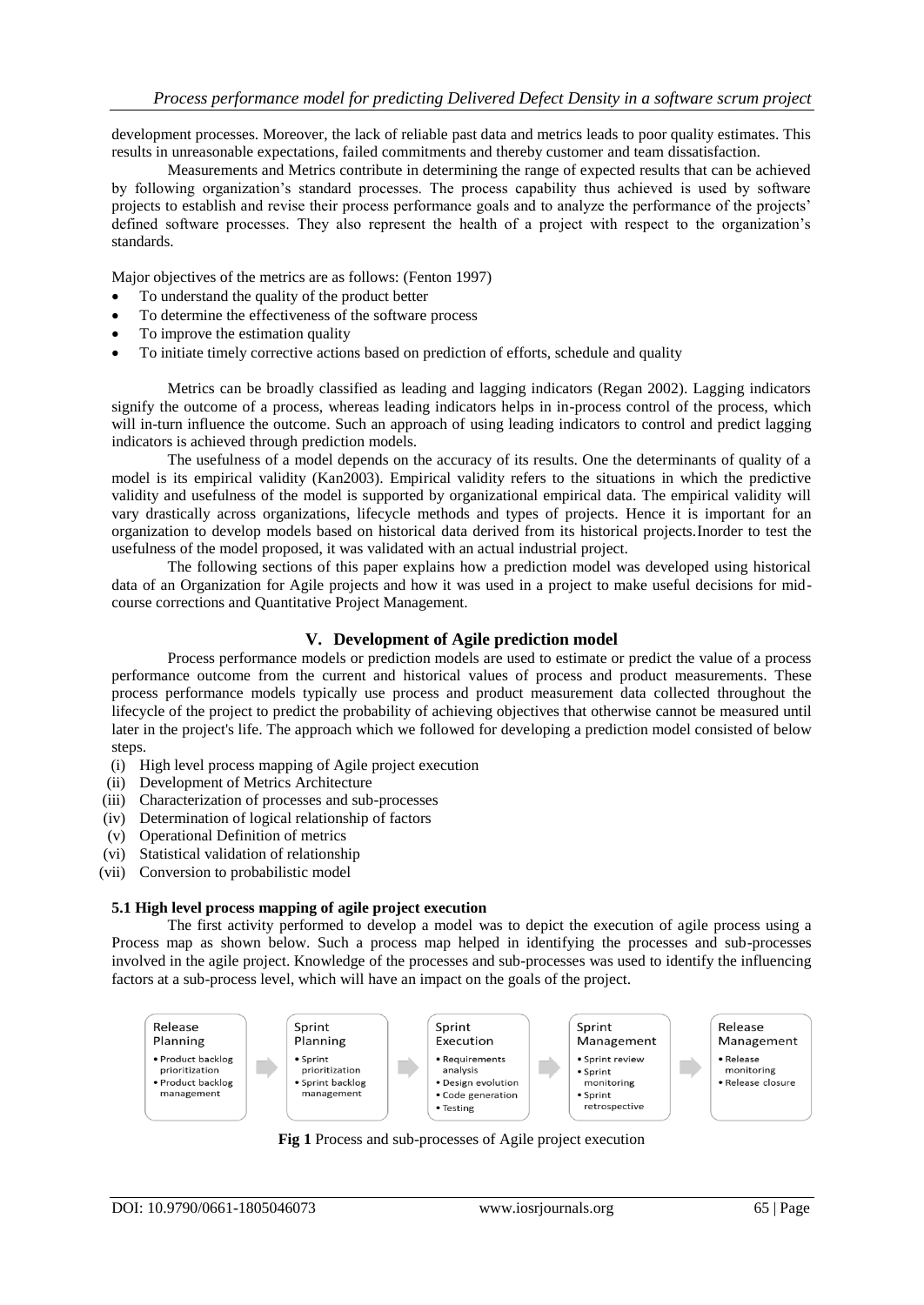#### **5.2 Development of Metrics Architecture**

The goals which are important at a project level were derived from the organizational business objectives. The processes and sub-processes identified in the previous step were related to the relevant project level objectives. This representation of the relationship between the organizational business objectives, project level objectives, processes and sub-processes was called as a Metrics Architecture, since it provided a conceptual view of the relationship between variables at different levels.

In-order to develop the Metrics Architecture, the business objective of the organization was studied. The business objective was obtained from the organizational vision, which provided a direction for Project Managers to steer their projects. In this case, the business objective identified was related to customer satisfaction, which stated "Achieve Customer Satisfaction through consistent delivery of good quality software, on-time, every time".

From this high level objective, two lower level goals were identified, one representing quality and another representing process performance. Following the direction provided by the business objective, the quality goal identified was Delivered Defect Density (DDD). This indicated the extent of delivered to the customer after final release. The second goal that was derived representing process performance was Schedule Variance (SV). This goal indicated the extent of delay in calendar days for meeting customer release commitments. Quantitative targets were then set for both these objectives, as defined in Table 1.

| Table 1 Quantitative targets for agile project |  |  |
|------------------------------------------------|--|--|
|                                                |  |  |

| Metric                          | Goal                                       |
|---------------------------------|--------------------------------------------|
| <b>Delivered Defect Density</b> | Less than 0.5 defects per 100 Story points |
| Schedule Variance               | Less than 5%                               |

The quantitative goals defined in Table 1 were arrived at based on the current performance of the organization, which was studied quantitatively using a process performance baseline.The data considered for this study was from the historical projects in the organization executed for the last several months. CMMI defines process performance baseline as a documented characterization of process performance, which can include central tendency and variation. It goes on to mention that a process performance baseline can be used as a benchmark for comparing actual process performance against expected process performance. The mean and standard deviation of process performance of Delivered Defect Density and Schedule Variance, was observed to be as in Table 2.

| Table 2 Process performance baselines |  |  |
|---------------------------------------|--|--|
|---------------------------------------|--|--|

| Metric                   | Mean                              | <b>Standard Deviation</b>         |
|--------------------------|-----------------------------------|-----------------------------------|
| Delivered Defect Density | 0.47 defects per 100 story points | 0.02 defects per 100 story points |
| Schedule Variance        | 3.56%                             | 0.72%                             |

Based on the process performance baselines for DDD and SV, it was inferred by the Organizational management that a goal of less than 0.5 defects per 100 story points and less than 5% is achievable by the projects following similar processes. However, the projects could tailor these defined goals with justifiable rationale and approvals from Senior Management as needed.

Once the goals were defined, the processes and sub-processes which has an impact on the quality and process performance objectives were identified and represented. The purpose is to identify only those relevant and critical processes and sub-process which will have an influence on the project objective and focus on them. Such a representation aided in the next activity of identifying measures corresponding to each of the process and sub-process.

The size measurement used in agile projects is Story Points. Though story points have several faults as observed by Buglione and Abran (2007), story points will give a relative understanding of the size of a feature or user story with respect to the other features of user stories in the application. Hence within the scope of the user stories in an application, story points will serve the purpose of identifying the relative size of features with an acceptable level of accuracy (Cohn 2005). However, when used across projects and applications for the purpose of comparing and making decisions, functional measures such as IFPUG or COSMIC Function Points are considered to be better sizing options (Nasir 2006).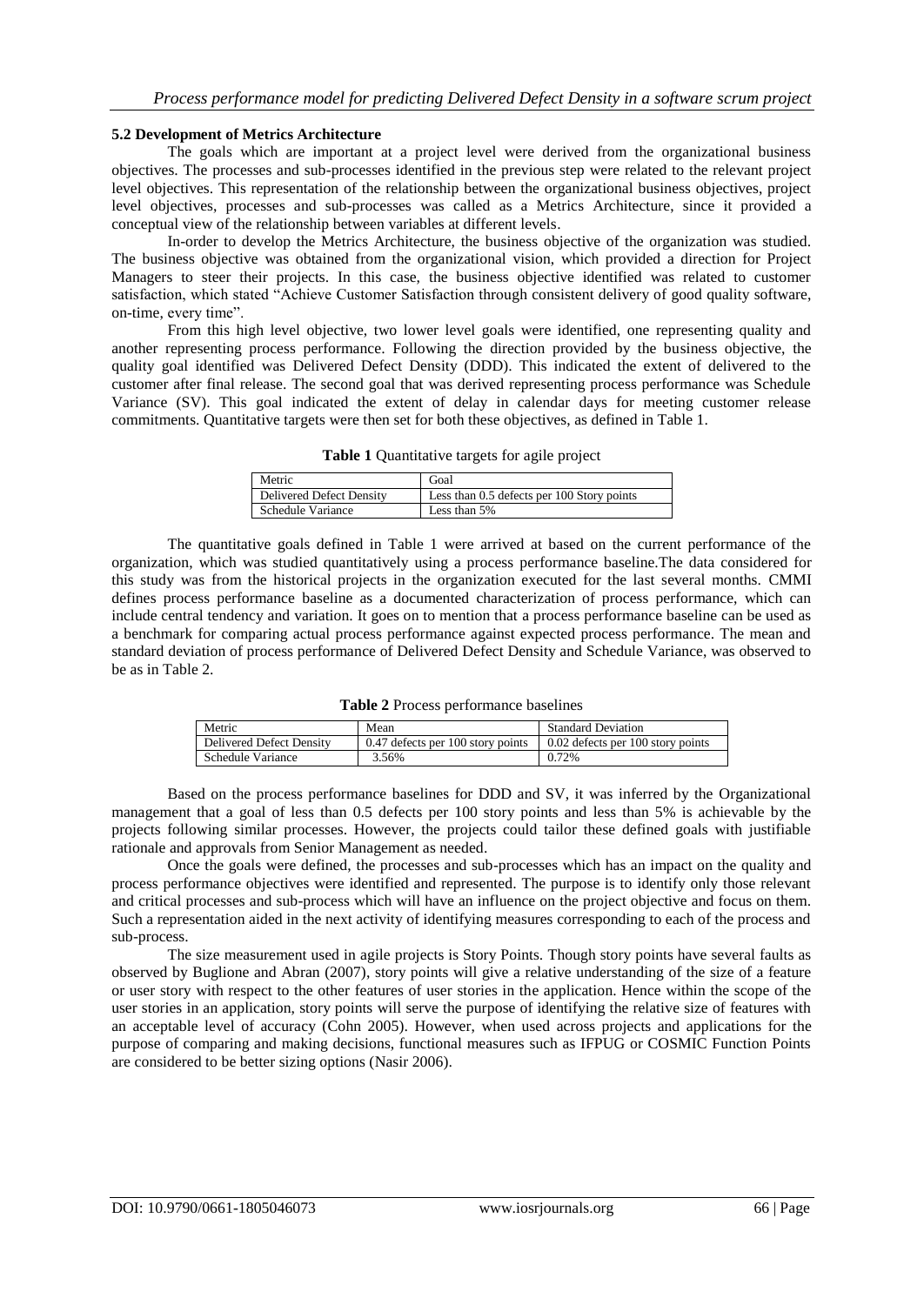

**Fig 2** Metrics Architecture to identify sub-processes

# **5.3 Characterization of processes and sub-processes**

Having identified the processes and sub-processes for agile development, the next step performed was to characterize each of the processes and sub-processes using suitable measures. The measures were chosen after careful analysis as to really represent the process and sub-process from an efficiency and effectiveness point of view.

| Process                 | Subprocess                     | Metrics                                                |
|-------------------------|--------------------------------|--------------------------------------------------------|
| Release Planning        | Product Backlog prioritization | Release stability Index                                |
|                         | Product Backlog management     | <b>Story DD</b>                                        |
| <b>Sprint Planning</b>  | Sprint prioritization          | Sprint Stability Index                                 |
|                         | Sprint backlog management      | <b>Sprint Effort Variance</b>                          |
| <b>Sprint Execution</b> | <b>Requirements Analysis</b>   | Story Points Coverage, Defects per story               |
|                         | Design evolution               | Design complexity                                      |
|                         | Code generation                | Cyclomatic Complexity, Code Quality, Other OO metrics  |
|                         | Testing                        | RTF, % Test passing, Test productivity                 |
| Sprint Management       | Sprint review                  | Team Velocity, Running Tested Features, Average        |
|                         |                                | <b>Completion Rate</b>                                 |
|                         | Sprint monitoring              | Sprint burndown index, Earned Value                    |
|                         | Sprint retrospective           | Sprint Reliability, User satisfaction Index, Delivered |
|                         |                                | Defect density                                         |
| Release                 | Release monitoring             | Release burndown index, Release Schedule Variance,     |
| Management              |                                | SPI. Skill Index                                       |
|                         | Release closure                | Hard value delivered, Earned Business Value            |

**Table 2** Sub-process metrics mapping based on High level processes

# **5.4 Determination of logical relationship of factors**

The relationship between the Business Objectives, Quality Objectives, process and sub-processes were then ascertained logically. A review by Subject Matter Experts (SMEs) was conducted to study and verify the logical relationship. Purpose of this review was to ensure that all the measures identified for quantitative modeling was relevant to the processes and sub-processes, and in turn they have a significant influence of the quality and business objectives of the organization.

Two types of relationship were studied between variables.

- Direct relationship,
- Inverse relationship.

It was observed that some of the sub-process metrics identified had a direct influence on the corresponding quality objective, while others were inversely related with the Quality Objective. The below table summarizes the logical relationship and its direction between the sub-process metrics and corresponding Quality Objective.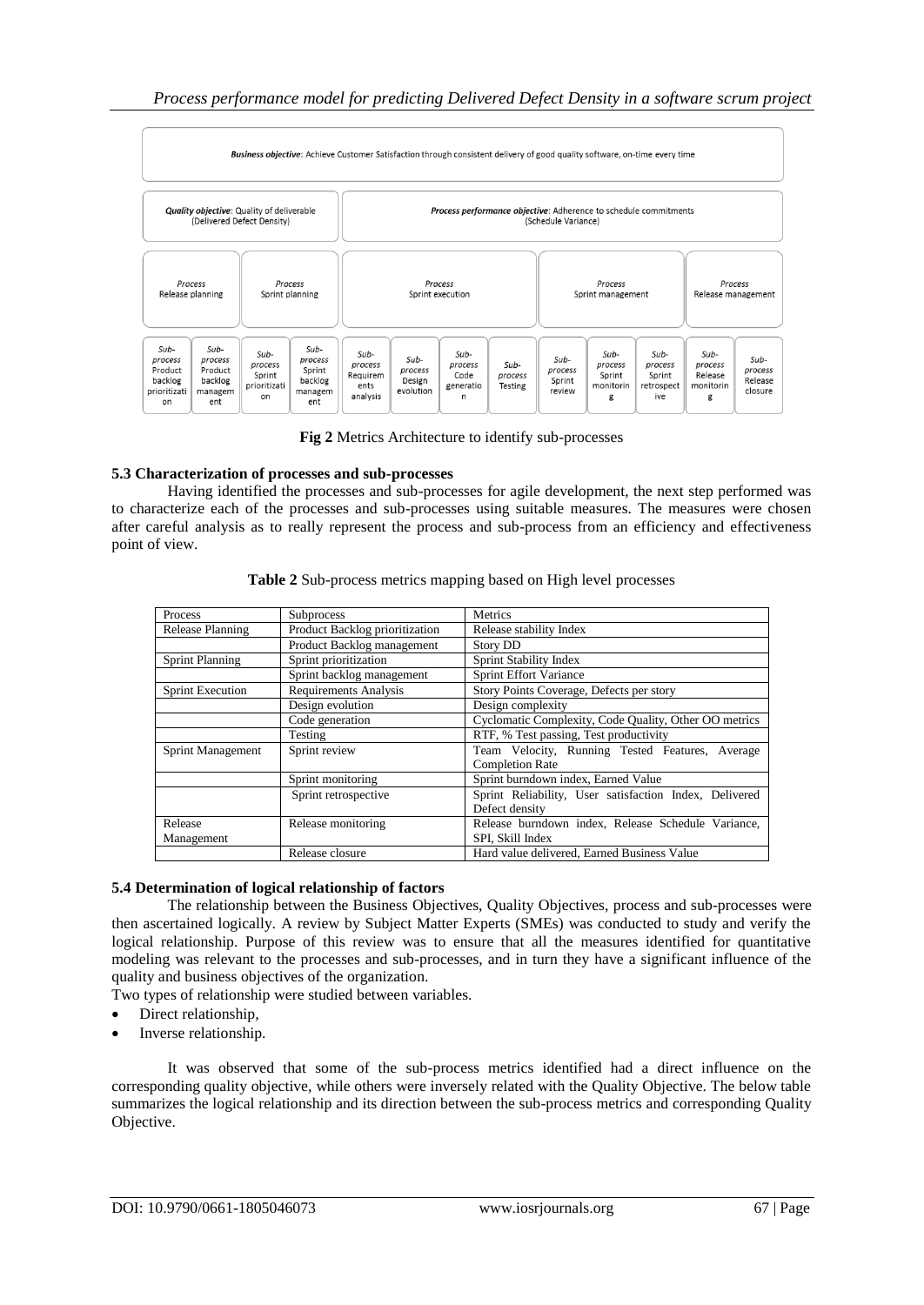| Sub-process Metric | Change in Sub-process | Impact on Quality Objective |  |
|--------------------|-----------------------|-----------------------------|--|
|                    | Metric                | (Delivered Defect Density)  |  |
| <b>Story DD</b>    |                       |                             |  |
| Design Complexity  |                       |                             |  |
| Code Quality       |                       |                             |  |
| <b>RTF</b>         |                       |                             |  |
| Skill Index        |                       |                             |  |

**Table 3** Logical relationship between Quality objective and sub-process metrics

## **5.5 Operational definition of metrics**

The metrics that were selected for statistical validation had to be understood and defined further, so that there is consistency in data analysis and interpretation. For this purpose, the operational definition of these metrics were defined using a Metrics Definition Plan as in Table 4 below.

| Sub-process Metric | <b>Operational Definition</b>                                                                                   | Unit<br>of<br>Measurement | Data Source               | Level of Control |
|--------------------|-----------------------------------------------------------------------------------------------------------------|---------------------------|---------------------------|------------------|
| <b>Story DD</b>    | of<br>Number<br>review<br>peer<br>defects per story point of User<br><b>Stories</b>                             | Number of Defects         | <b>Review Tracker</b>     | Statistical      |
| Design Complexity  | of<br>Complexity<br>Average<br>design modules on a scale of<br>$1 \text{ to } 5$                                | Index                     | Agile<br>Tracking<br>tool | Statistical      |
| Code Quality       | % of rule violations in static<br>code analyzers                                                                | Percentage                | Code Analyzer             | Statistical      |
| <b>RTF</b>         | % of features in a software<br>which<br>all<br>their<br>passes<br>acceptance test cases, in a<br>given instance | Percentage                | <b>Test Tracker</b>       | Statistical      |
| Skill Index        | Average primary skill rating<br>on a scale of 1 to 5                                                            | Index                     | Skill Tracker             | Operational      |

**Table 4** Operational definition of metrics

#### **5.6 Statistical validation of relationship**

Once the logical relationship between the variables were determined, the next step was to model and validate this relationship statistically. The purpose was to prove the existence of such a relationship using quantitative data, so that decisions could be taken on relevant factors impacting the goals rather than relying on assumptions and logical inference alone. Historical data for these measures considered were collected from closed projects over a period of past several years and this was organized as a Measurement Repository. The data was validated for relevance and quality prior to use for modelling.

Inorder to develop a model, dependent and independent variables had to be identified. Independent variables are considered as x"s influencing the depending variable Y. In this case, DDD is the dependent variable Y, which is influenced by the x-factors which are Sprint DD, Design Complexity, Code Quality, RTF and Skill Index.

Once the variables are determined, suitable statistical technique for modelling had to be selected. This was done based on the table below (Stoddard et al. 2009).

|                                                                      | Continuous $(Y)$                          | Discrete $(Y)$                    |
|----------------------------------------------------------------------|-------------------------------------------|-----------------------------------|
| iscrete<br>$\mathcal{E}$                                             | <b>ANOVA</b><br>Dummy Variable Regression | Chi-Square<br>Logistic Regression |
| $\begin{array}{c}\n\text{Continuity} \\ \text{ous (x)}\n\end{array}$ | Correlation<br><b>Linear Regression</b>   | Logistic Regression               |

**Table 5** Selection of modelling technique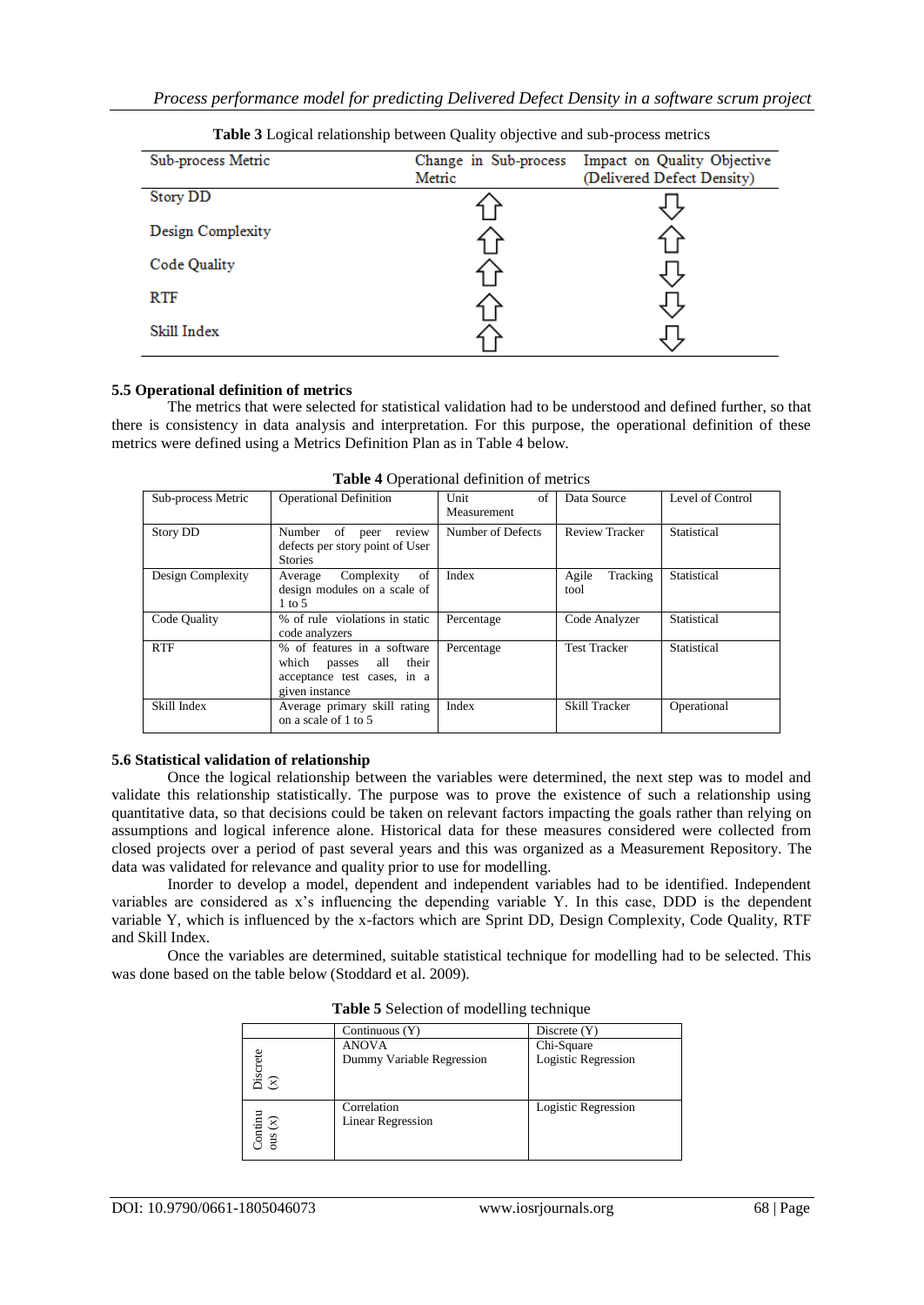Since both the x"s and Y are on a continuous scale, Multiple Linear Regression (MLR) was selected as a technique for statistical modelling. MLR is an approach to modeling the relationship between a dependent variable Y and one or more explanatory variables denoted as x.

The equation for MLR was modelled as below.

Delivered Defect Density = f(Story DD, Design Complexity, Code Quality, RTF, Skill Index)

Prior to performing regression, the relationship of each of the individual sub-process metric on Delivered Defect Density was studied independently using Scatter plots and Correlation. Once the relationships were determined independently, regression analysis was performed. The output of the regression was obtained as follows.

Delivered Defect Density =  $0.756 + 0.0150$  Story DD + 0.0132 Design Complexity - 0.00101 Code Quality -0.00160 RTF - 0.00221 Skill Index

The above equation proved that Delivered Defect Density has a direct or positive relationship with Design Complexity and inverse or negative relationship with Story DD, Code Quality, RTF and Skill Index.

Certain parameters of Regression were studied to determine the goodness of the above equation. These were ANOVA p-value, R-sq adjusted value, Variance Inflation Factor, p-value of factors and normality of residuals. The resulting interpretation is summarized in the below table.

| <b>Regression Analytic output</b> | <b>Observed Value</b> | Inference                                            |
|-----------------------------------|-----------------------|------------------------------------------------------|
| ANOVA p-value                     | 0.01                  | Since the ANOVA p-value is less than 0.05, the       |
|                                   |                       | Regression test is significant at 95% confidence     |
|                                   |                       | interval                                             |
| R-sq adjusted                     | 91.3%                 | This implies that the factors considered explains    |
|                                   |                       | more than 91% of the variation in output, i.e DDD.   |
| Variance Inflation Factor (VIF)   | Less than 5           | A high value of VIFfor factors would indicate that   |
|                                   |                       | the factors are inter-related to each other. In this |
|                                   |                       | case, since the VIF is less than 5, there is no      |
|                                   |                       | relationship among factors, and each factor          |
|                                   |                       | influences the output independently.                 |
| p-value of coefficients           | Less than $0.05$      | Since the p-value is less than 0.05, the factors are |
|                                   |                       | significant to influence the output, at 95%          |
|                                   |                       | confidence interval.                                 |
| A-D testfor residuals             | p > 0.05              | The residuals of the regression is normally          |
|                                   |                       | distributed                                          |

**Table 6** Process performance baselines for sub-process metrics

This information helped the practitioners to precisely identify what are the contributing factors which will help them to achieve Delivered Defect Density. This implies that, from a Project Management perspective, inorder to reduce Delivered Defect Density, practitioners shall work towards reducing Design Complexity and increase Story DD, Code Quality, RTF and Skill Index. These sub-process metrics, also known as leading indicators are the ones which could be controlled during the course of execution of project.

#### **5.7 Conversion to probabilistic model**

In order to find out the probability that developed model will be accurate, Monte Carlo simulation technique was used. Monte Carlo methods are a class of computational algorithms that rely on repeated random sampling to compute their results. The input required for this simulation technique are the values of independent variables  $(x's)$ , corresponding dependent variable  $(Y)$  and the relationship connecting the two.

The first step in developing the probabilistic model was to define assumptions on the distribution patterns of x-variables. A detailed study of the x-variables was done to understand its type of distribution based on historical data. A process performance baseline was created for each x-variable to understand its type and nature of distribution. CMMI defines Process Performance baseline as a documented characterization of process performance, which can include central tendency and variation.

The process performance baselines defined for the x-variables are as in Table 7.

| Variable          | Mean  | <b>Standard Deviation</b> | Distribution Type |  |  |  |
|-------------------|-------|---------------------------|-------------------|--|--|--|
| <b>Story DD</b>   | 0.25  | 0.09                      | Normal            |  |  |  |
| Design Complexity | 3.06  | 0.702                     | Normal            |  |  |  |
| Code Quality      | 81.78 | 5.15                      | Normal            |  |  |  |
| <b>RTF</b>        | 76.97 | 3.64                      | Normal            |  |  |  |
| Skill Index       | 3.48  | 0.93                      | Normal            |  |  |  |

**Table 7** Process performance baselines for sub-process metrics

Table7 hasparameters defined as assumptions in the Monte-Carlo simulation. The mean and standard deviation of the x-variables were modelled and assumed as inputs. The distribution type was defined as Normal for all the x-variables. Using this information and the regression equation, a relationship was drawn between the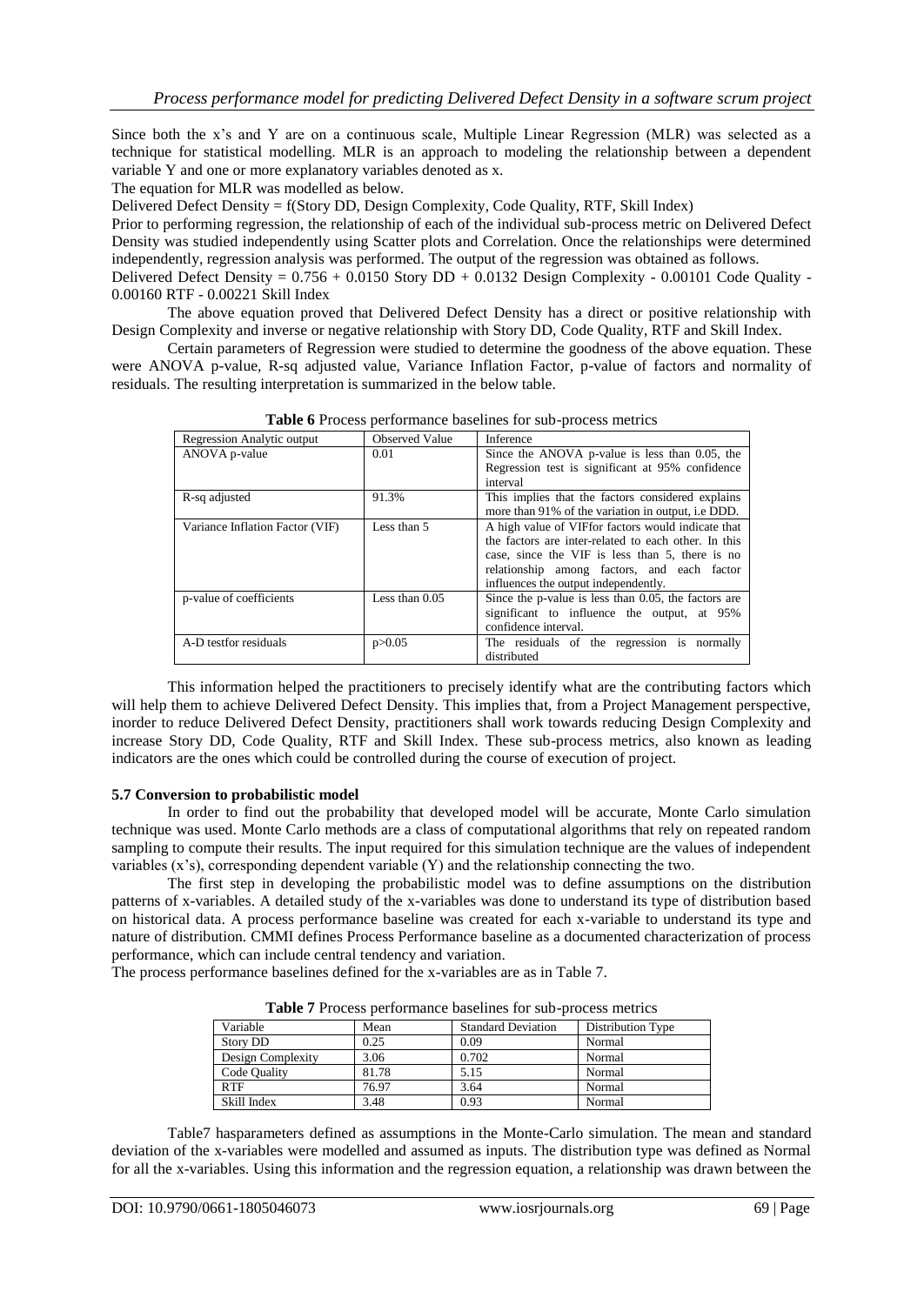x-variables and Y, which is Delivered Defect Density. After this, the Delivered Defect Density was defined as output and a simulation run was performed with 10000 trials. The resultant output is as follows.

| Tuble o Billiamion balpat for Ben verea Beleet Bensity |         |         |      |       |                     |          |
|--------------------------------------------------------|---------|---------|------|-------|---------------------|----------|
| Name                                                   | Maximum | Minimum | Mean |       | Std. Dev. Certainty | $\omega$ |
|                                                        |         |         |      |       | 0.6                 |          |
| Delivered Defect Density                               | 0.64    | 0.56    | 0.59 | 0.012 | 64.9%               |          |
|                                                        |         |         |      |       |                     |          |

**Table 8** Simulation output for Delivered Defect Density

The certainty value of Delivered Defect Density to meet a goal of less than 0.6 defects per 100 Story points as observed from the simulation result is 64.9%. This implied that, there is a 35.1% risk of not meeting the project goal of Delivered Defect Density, if the Agile project is following the same mean and standard variation performance of sub-process metrics as per the Organizational baselines. A better performance of subprocess metrics was required to meet the project goal with higher level of certainty. Actions were warranted during the project execution phase to improve the sub-process metrics performance.

#### **VI. Usage of the prediction model during project execution**

The prediction model developed out of the statistically significant metrics architecture was used in the Agile project during planning and execution phases. An agile project demands flexibility, transparency and improved efficiency. Better predictability of operations will help Scrum team to achieve this more systematically.

**Fig. 3** In-process monitoring during execution of Agile project using the prediction model



During the planning stage of the Agile project, the Scrum team had to determine the optimum planning parameters to be used to run the project. Among the various parameters to be considered while planning, the following were considered as critical sub-process metrics to be given priority while planning. This was based on the derivation from statistically validated Metrics Architecture.

- Skill Index of the SCRUM Team
- Story Defect Densities
- Design Complexity
- Code Quality
- Running Tested Features

By giving priority to critical factors over other parameters gave Scrum team better focus on what is more important and significant to achieve the overall objective of the Scrum project, namely reducing Delivered defect density and reducing Schedule Variance as per overall release plan.

| Subprocess Metric                         | Planned | Actual<br>value  | Actual value $(x)$ – | Actual value $(x)$ – | Actual value $(x)$ |
|-------------------------------------------|---------|------------------|----------------------|----------------------|--------------------|
|                                           | value   | $(x)$ – Sprint 1 | Sprint 2             | Sprint 3             | $-$ Sprint 4       |
| <b>Story DD</b>                           | 0.25    | 0.43             | 0.22                 | 0.21                 | 0.18               |
| Design Complexity                         | 3.06    | 3.01             | 3.2                  | 2.9                  | 2.7                |
| Code Quality                              | 81.78   | 71.2             | 80.2                 | 83.6                 | 82.3               |
| <b>RTF</b>                                | 76.97   | 73.5             | 77.7                 | 75.4                 | 81.2               |
| Skill Index                               | 3.48    | 3.1              | 3.21                 | 3.35                 | 3.35               |
| <b>Predicted Delivered Defect Density</b> | 0.59    | 0.61             | 0.59                 | 0.58                 | 0.57               |

**Table 9** What-if analysis based on planned and actual values during sprint execution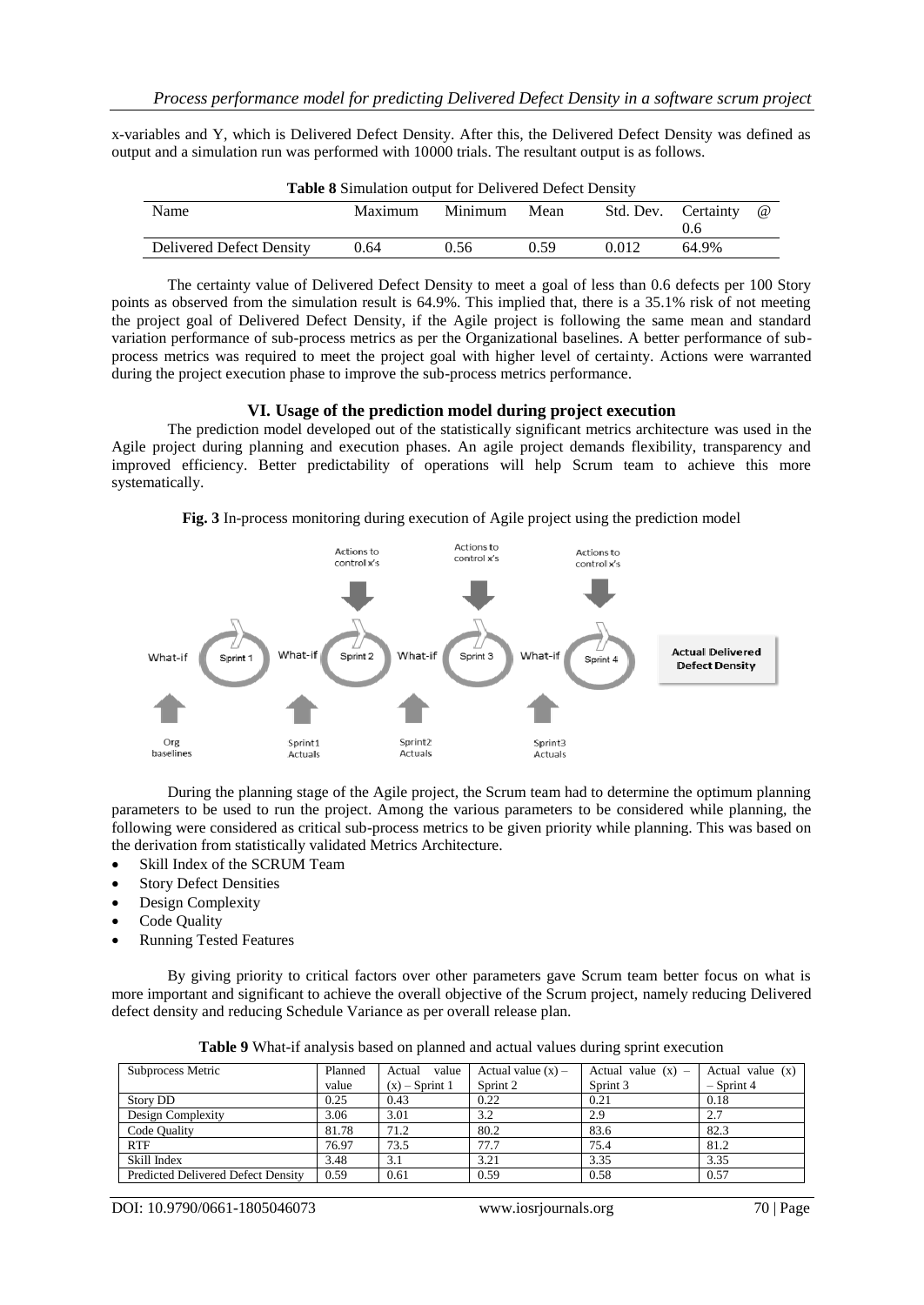Out of the two goals, Delivered Defect Density was considered more important as the product quality was critical to client. During the planning phase, the SCRUM Master wanted to know whether he would be able to achieve the goals on Delivered Defect Density, considering the resources available. This was done by using the Organizational baseline values for the planning parameters in the prediction model as shown in Table 7. Further to this after each sprint, the actual values of the sub-process metrics were substituted in the prediction model equation to determine the predicted value of Delivered Defect Density. The result of this what-if analysis is summarized in Table 7 below.

Planning and in-process monitoring was performed before and after each sprint to ensure that the SCRUM Master has an ongoing control on the overall execution of the project. The actions taken for each sprint is explained below.

# **6.1 Planning phase**

The Scrum Team had a four sprint project to be executed. During the planning phase, the Scrum Master set goals for the project. The overall goal for the project was set for Delivered Defect Density, which was a lagging indicator. Achieving this goal indicated the success of the Scrum project. However, Delivered Defect Density is not an in-process metric and cannot be measured during sprint execution. Inorder to achieve control on the Delivered Defect Density, Scrum Master had to focus on the sub-process metric, since those were directly correlated to the outcome measure of Delivered Defect Density. Hence, by monitoring the sub-process metrics of Story DD, Design Complexity, Code Quality, RTF and Skill Index during sprint execution, Scrum Master could have an impact on Delivered Defect Density.

With this awareness, sub-process metric goals were defined. These goals were set at the baseline values itself as defined in Table 5. However, the simulation exercise showed that if the sub-processes were operating as per baseline values, the probability of meeting the DDD goal is only around 65%. Being the first sprint, Scrum Master was willing to accept this risk and proceed with execution, with an intent to determine the actual values of sub-process performance after Sprint 1.

## **6.2 Execution phase**

During this phase, the Scrum Master meticulously monitored the actual performance of sub-process metrics and made adjustments to the performance of these sub-process factors by applying rootcause analysis techniques and professional judgment. The advantage of using a prediction model for in-process monitoring was that the Scrum Master was certain on which all factors to be addressed, rather than trying to improve multiple factors without a focus on the end goal of Delivered Defect Density.

Fishbone and 5-Why analysis techniques were used to perform root cause analysis.The root cause analysis helped scrum master to identify the reasons for sub-process performance not within the expected limits. Timely actions were identified on such causes identified to improve the sub-process performance.

The actual performance of sub-process metrics were monitored after the completion of each sprint during the Sprint Retrospective meeting and analyzed.

#### **6.3 Completion of Sprint 1**

As per the prediction model, lower values of Story DD and Design complexity will lead to better Delivered Defect Density. At the end of Sprint 1, it was observed that the actual value of Story DD was higher than planned value, though Design Complexity was lesser. Code Quality, RTF and Skill Index should have higher values to reduce Delivered Defect Density. The actual values indicated that these metrics did not achieve the planned value. The predicted value of Delivered Defect Density using these values was 0.61, which gave an early warning signal to the Scrum team that the goal may not be achieved, going by the current performance of sub-processes.

At this stage, the Scrum Master had to initiate actions on all sub-process metrics except for Design Complexity. Rootcause analysis was performed to understand why these metrics did not meet the planned values and subsequently corrective actions were implemented. To reduce Story DD, specialized training was provided to the Business Analyst who defined the user stories. Inorder to improve Skill Index, it was decided to include a subject matter expert whose competency would raise the average value of the team performance. RTF and Code Quality were acted upon by improving the coding process and testing process respectively.

#### **6.4 Completion of Sprint 2**

At the end of Sprint 2, the actual values indicated that Story DD has reduced to 0.22, which was better that the planned value. Code Quality and RTF were now better than the planned values. However, Skill Index had to further improve and Design Complexity had to reduce to meet the overall goal of Delivered Defect Density. The predicted value of Delivered Defect Density using this actual performance came to 0.59, which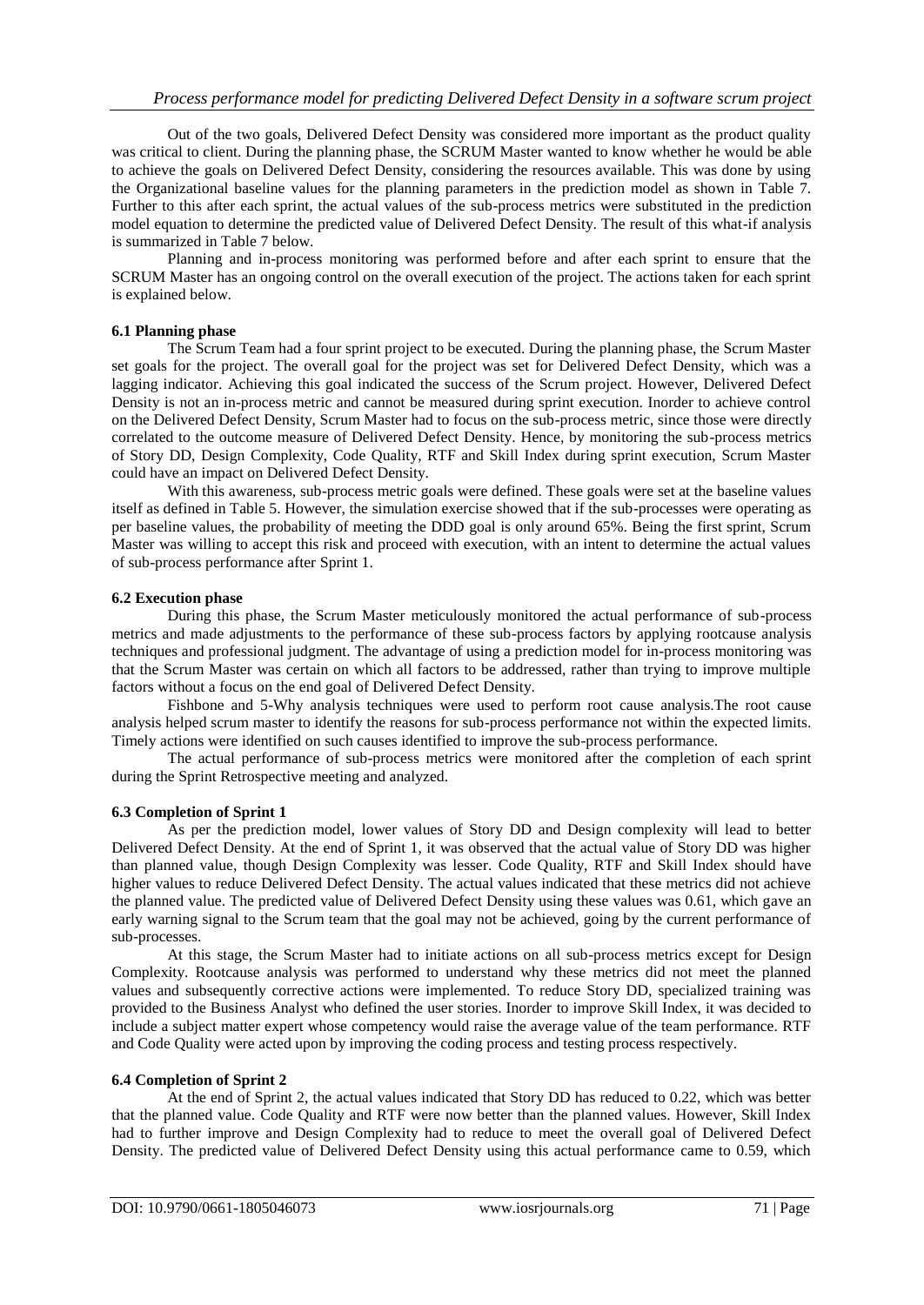met the goal. But the team had to constantly monitor the sub-process metrics to ensure that the overall goal is met and was under control. Actions were initiated on those metrics which did not meet the planned values.

# **6.5 Completion of Sprint 3**

After the completion of Sprint 3, all the metrics except for RTF further improved. The predicted value of Delivered Defect Density using these values was 0.58, which was better than the project goal. The Scrum Master still had one more sprint to initiate actions on RTF which could further improve Delivered Defect Density. Rootcause analysis was done on how to improve RTF further and actions such as self-check of features by developers were implemented.

#### **6.6 Completion of Sprint 4**

The actual values of Sprint 4 indicated that the sub-process metrics were better than the planned values. Skill Index could not achieve the planned value being an operation measure and that resources could not be changed drastically after sprints. However, this was compensated by better performance of other sub-process metrics. The final predicted value of Delivered Defect Density was at 0.57, with the actual value of sub-process metrics from Sprint 4.

## **6.7 Project Closure**

At the close of the project, the actual value of Delivered Defect Density was computed. This came to 0.581, which was much better than the project goal of 0.6. This was possible because of systematic actions initiated by the Scrum team and the end of each sprint with the help of quantitative early warning indicators of sub-processes, rather than waiting till the end of projects, were no actions would have been possible and effective.

## **VII. Conclusion**

Agile software development gained increasing popularity in the industry, because of its adaptability to dynamics of software development and quicker execution time. The methodology of agile is flexible that it is compatible with other methodologies also. One of the most widely adopted model in software development is the Capability Maturity Model Integration (CMMI), which provides and evolutionary plateau for process improvement. In the maturity levels 4 and 5 of CMMI, the model urges software project managers to use process performance model, which will provide predictive control to the development process. When such a process performance model is combined with the inherent discipline of Agile, the result is a flexible and quantitative execution process for software.

This approach was studied by developing a process performance model based on historical data of project execution. The process level and sub-process level was modelled using regression and the resultant model was used for performing what-if analysis during the planning and execution phases of the project. The output of what-if analysis helped the scrum team to take meaningful decisions during the course of project execution and control the performance of the project.

The prediction model developed from historical data enabled the Scrum team in taking real time decisions which helped the project achieve its overall objective through focused actions on in-process metrics. This way, the project had all the advantages of agility, flexibility and lean processes, at the same time achieving predictability in operations through quantitative monitoring of statistically significant sub-process metrics

The model developed is based on the data gathered from one organization. Hence the coefficients of the factors in the equation may not be same for other organizations who wish to use the model. However, the approach for modelling, the process and sub-processes would be of interest to scrum masters wanting to predict Delivered Defect Density in their projects.

The major challenge in using such model comes from the source data used for development as it is organization specific. Practitioners shall determine the quality of source data and ensure its integrity before using for developing the model using the approach specified in this paper. As such, the approach does not have any significant limitations. However, it could so happen that variables available and the type of data available in certain organizations could be of different from the ones mentioned in this study. As an example, the data type of x"s and Y could be different, in which case other modelling techniques such as ANOVA, Binary Logistic Regression, Logitetc to be used instead of Multiple Linear Regression. The selection of such technique is explained in Table 5.

The key strength of the model is that is having the backing of historical data and its usage is validated in an industrial project. The approach to modelling is flexible to the extent that a given organization can create its own metrics architecture to determine the processes and sub-process that will have an impact on the Critical to Quality objective, which in this case is Delivered Defect Density.Since not many papers describe the development of prediction models for Agile projects, the knowledge in this paper and its approach may be used